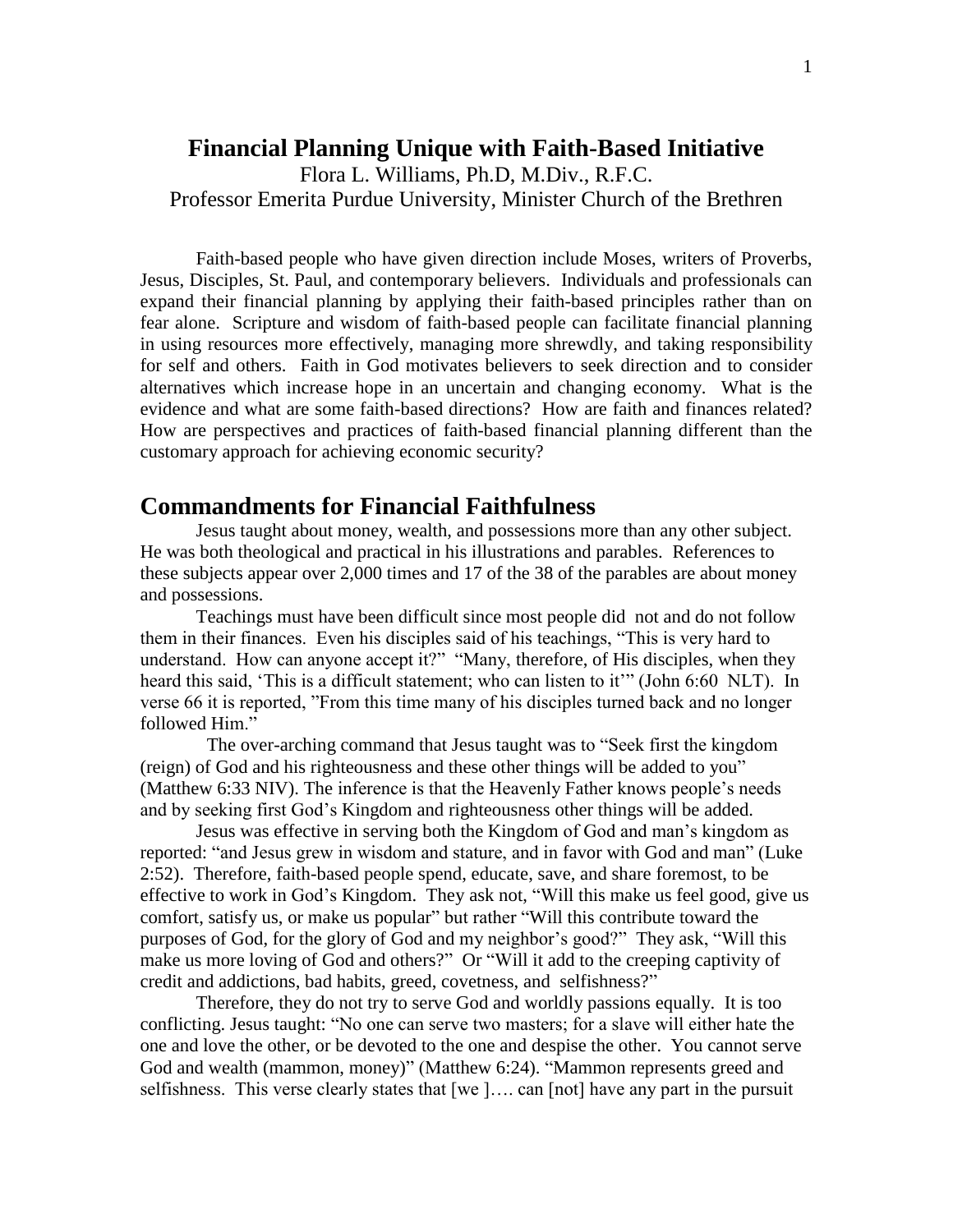of mammon; that would be an impossible contradiction**;** since the values of God and mammon are directly opposed" (Biblegateway,. August 2011).

Believers are given the freedom to choose between the gifts of God and the gifts of materialism. Materialism and independence are the supreme values in the American culture and many with whom they identify. Most subscribe to these rather than to Scriptural values. The call is to faithfulness, not perfection (1 Corinthians 4:2).

Jesus recognized competing forces when He taught: "And the one who received the seed that fell was among the thorns, this was the man who hears the word, - and the worry of the world and the deceitfulness of riches choke the word, and it becomes unfruitful" (Matthew 13:22).

**Application of the commandments.** "As Jesus started on his way, a man ran up to Him and fell on his knees before Him. 'Good teacher,' he asked, 'What must I do to inherit eternal life?'" (Matthew 26 :17). (Also, see Mark 10:17-23). "'Why do you call me good?' Jesus answered, "No one is good—except God alone. You know the commandments" (Matt. 26:18-19). He was referring to the commandments Moses handed down in Deuteronomy 5 which have application to financial behavior such as below:

"You shall have no other gods before me." Therefore in today's culture, examples are not to put money, materialism, military strength above God Almighty.

"Observe the Sabbath day by keeping it holy" Therefore, do or buy only that which make you holy, a whole person, or restores your soul on the Sabbath.

"You shall not commit adultery." Therefore, do not spend money on another woman or man than your spouse.

"Honor your father and mother." Therefore, do not bring shame to your extended family by mismanaging your finances, owing debt, or taking bankruptcy. Honoring for some may include financially caring for dependent relatives.

"You shall not murder" or kill people., Therefore, do not spend money on weapons, war games or computer violence games or TV shows. Jesus said **l**ove your enemies (Matthew 5:43-48 (NIV). Therefore, spend money on your enemies to make them your friends. Jesus taught, "You have heard that it was said, 'Love your neighbor<sup>[\[a\]](http://www.biblegateway.com/passage/?search=Matthew%206:25-34,%20Matthew%205:43-48,%20Matthew%2019:17-23,%2026:7-12,%20Mark%2010:17-23,%20Psalm%2062:10&version=NIV#fen-NIV-en-NIV-23278a#fen-NIV-en-NIV-23278a)</sup> and hate your enemy."<sup>44</sup> But I tell you, love your enemies and pray for those who persecute you…". "You shall not steal." Therefore, do not take money or waste time from your employer, shop-lift, take advantage of the poor, ignorant, young, or elderly.

"You shall not give false testimony against your neighbor." Therefore, do not deceive, fraud, or cheat.

**"**You shall not covet." Therefore, do not be greedy, do not try to copy others, do not try to keep up with the Jones, or keep up with your reference group.

The rich young man replied "'Teacher,' he declared, 'all these [commandments] I have kept since I was a boy.' Jesus looked at him and loved him. 'One thing you lack,' he said. 'Go, sell everything you have and give to the poor, and you will have treasure in heaven. Then come, follow me'" (Matthew 26:20-22). Most followers are usually not asked to sell everything, but there are times they are asked to sell or give up something to truly apply their faith. Therefore, they are to hold things lightly ("loosely") and be ready to "hand them over" for a greater cause. This is an example of "seeking first the Kingdom" and then trust that God will continue to care for all.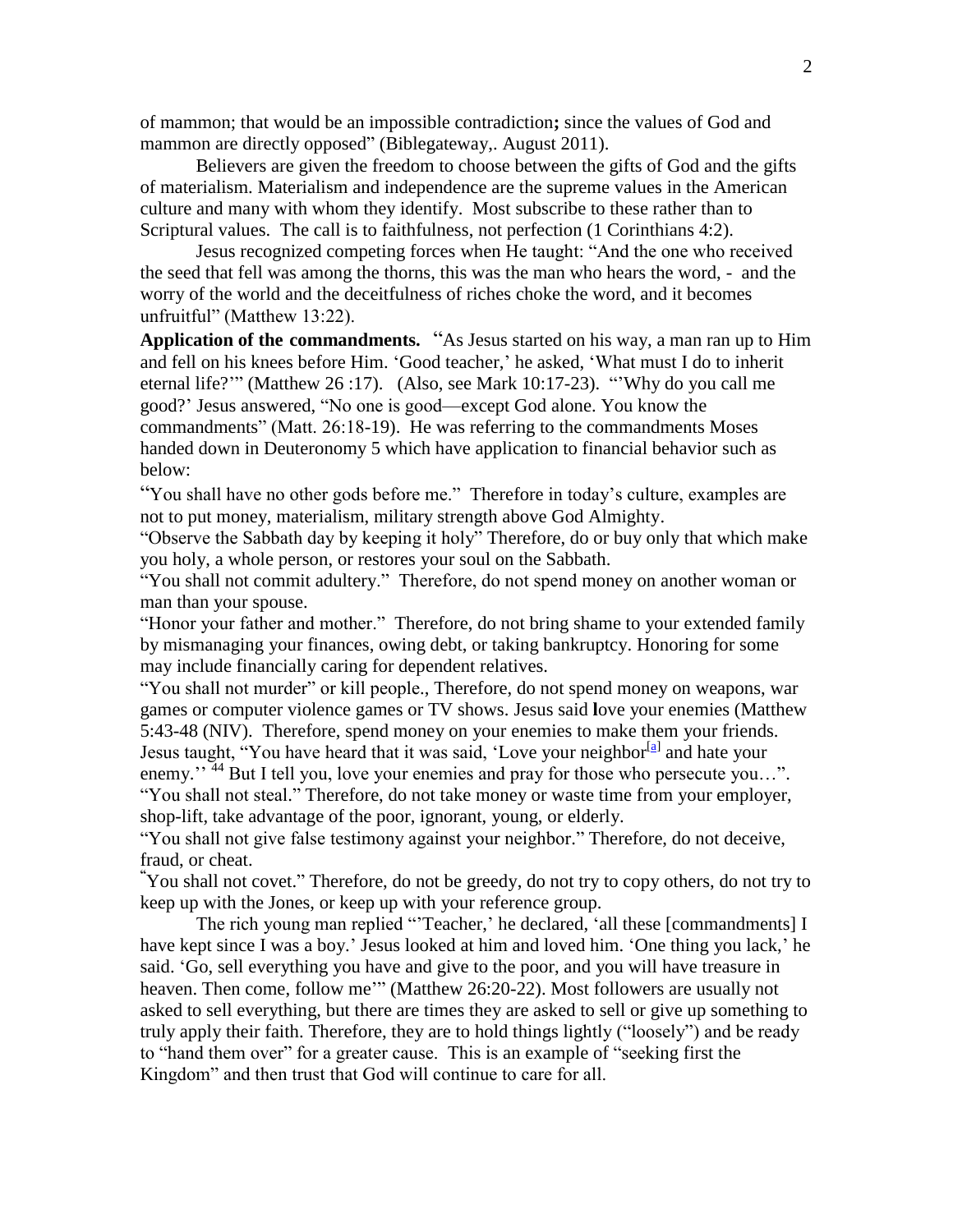**Most important commandment.** Jesus was asked what are the most important greatest commandments and he answered, "'Love the Lord your God with all your heart and with all your soul and with all your strength and with all your mind' and, 'Love your neighbor as yourself'" (Mark 12:28-31).

Therefore, one's attitude in the **heart** toward financial management includes decisions for the "glory of God, and my neighbor's good" (Martin Luther). It is using one's **mind** to financially plan, solve problems, use resources creatively, expand concept of income, earn income, be creative in solving financial problems. It is using one's **min**d to handle financial predicaments and manage better by new strategies and control of details. It is using one's **spirit** empowered by the Spirit to have courage to change, and to connect with the Creator through your **soul** to gain wisdom and peace (not necessarily as the world defines peace). It is using **strength** from power of the Spirit to control actions, have courage to change financial behavior, to continue working day after day, to mobilize resources.

Loving self (or kinfolk) is taking responsibility for care of self and family, getting an education or helping children get education, retirement planning, and taking care of health to be an effective servant of God. It is spending money effectively and efficiently for Kingdom's work.

The commandment infers sharing God's love."Leave your gift in front of the altar. First go and be reconciled to your brother; then come and offer your gift" (Matthew 5:23-24). Giving from selfishness and pride, etc. is prohibited "Selfishness and actions done to bring glory or comfort for ourselves are not characteristic of a Christfollower" (Biblegateway, August 2011). Scriptural teaching is strong on accepting God's Love. People are told to remember in one's heart that nothing such as an economic downturn or loss of job and money can separate them from the love of God (Romans 15:30). This is accepting God's love and trust, responding by feeling secure now and with assurance of eternal life no matter what the financial circumstances. Therefore, people reject the love of God when they are fearful about their finances, when they do not solve financial problems by action and changing perspectives, or are not faithful in financial responsibilities.

## **Advice for Financial Management and Decisions**

Scriptures emphasize the asking for wisdom in financial management. **"**If any of you lacks wisdom, he should ask God, who gives generously through Jesus Christ our Savior…" (James 1:5). Believers pray for financial wisdom. As said in James 4:2b-3 NKJ, "Yet you do not have because you do not ask. You ask and do not receive, because you ask amiss, that you spend it on your pleasures."

Wisdom includes being rich in good works. Believers are to "Instruct those who are rich in the present world not to be conceited or to fix their hope on the uncertainty of riches, but on God, who richly supplies us with all things to enjoy. Instruct them to do good, to be rich in good works, to be generous and ready to share" (I Timothy 6:17-18 New American Standard Bible).

Advice includes running the race for God and avoiding distractions. "Let us throw off everything that hinders and the sin that so easily entangles, and let us run with perseverance the race marked out for us" (Hebrews 12:1). Pray to "lead us not into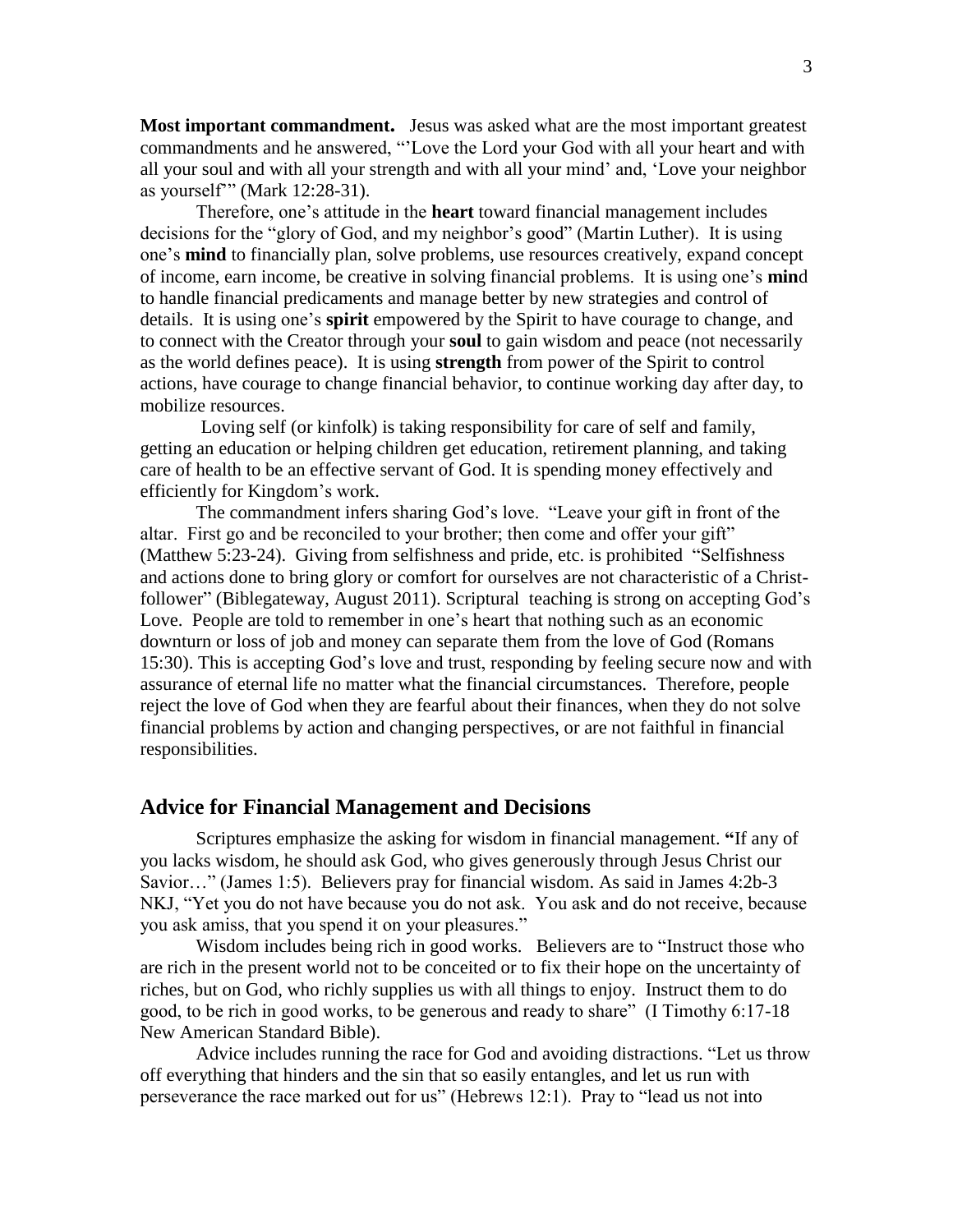temptations," and use the power of God to have courage to counter them. Distractions engage selfishness, the basic instinct of self preservation, not sharing**.**

Hutchcraft says, "You cannot dwell on anything that feeds your…worry, or your materialism, your greed or your spending problem that feeds your sinful habit.. Maybe that's why you've continued to struggle and maybe you've lost so much in that part of your life because you keep feeding it" (Hutchcraft, August 2011.)

Advice includes avoiding too much love of money. **"**For the love of money is a root of all kinds of evil. Some people, eager for money, have wandered from the faith and pierced themselves with many griefs" (1 Timothy 6:10).

Simon suggests that the love of money, rather than perceiving money as an instrument to fulfill God's purposes, is the root of evil. "The problem is *preoccupation*  with mammon more than the *amount of mammon."* ((Arthur Simon, p. 61, 2003.) Simon continues, "Preoccupied with keeping what we have or getting what we do not have, the needs of others fade from our thoughts. It is not so much that we wish them harm as that we have no wishes for them at all" (Simon, p. 62-63). The rich young man was distracted from following the path of generosity by hanging onto his possessions rather than sharing.

The love of money as the *root of all evil* is clearly seen when the desire for it causes stealing, killing, wars, employment at expense of family relationships, cheating, lying, dishonesty with family members or the church, money fights in marriage, cheating on income tax, taking advantage of other people, not contributing to a church which contributes to you, lack of generosity, snubbing the poor, etc. Anxieties over money, when not resolved, affect work and school performance, choice of jobs, marital/family relationships, and not accepting God's love, peace, and provisions.

The pursuit of money, rather than the Kingdom of God and his righteousness, blinds people to where expenses could be reduced out of necessity to resolve a crisis or out of love to share. "Whoever loves money never has enough; whomever loves wealth is never satisfied with their income" (Ecclesiastics. 5:10 NIV).

Trusting God is the basis of not worrying, being content, and being confident. Trusting God is mentioned 170 times in the Scripture. A few examples are: Those who know your name trust in you, for you, LORD, have never forsaken those who seek you" **(**Psalm 9:10NIV). "Some trust in chariots and some in horses, but we trust in the name of the LORD our God (Psalm 20:7). "Trust in the LORD with all your heart and lean not on your own understanding…" (Proverbs 3:5).

Trusting in times of trouble is having assurance that God directs one to alternatives.Then one asks for wisdom, next steps, options, and empowerment to carry on even if one becomes ill, loses job, income, spouse, or parent. The premise is that God created people, is creating a changed heart, and is providing in miraculous ways. Scriptures tell of a God who sent manna for the Israelites, fed 5,000 men when Jesus' was teaching them, and a God who watches every sparrow and adorns the lilies…"

Trusting God leads one to realize the promise in Psalm 37:4: "Delight yourself in the Lord and he will give you the desires of your heart." A secret to more joyful and generous giving and living is to "count your blessings" inferred in 1 Cor. 16:2-3 (Kluth. 2007).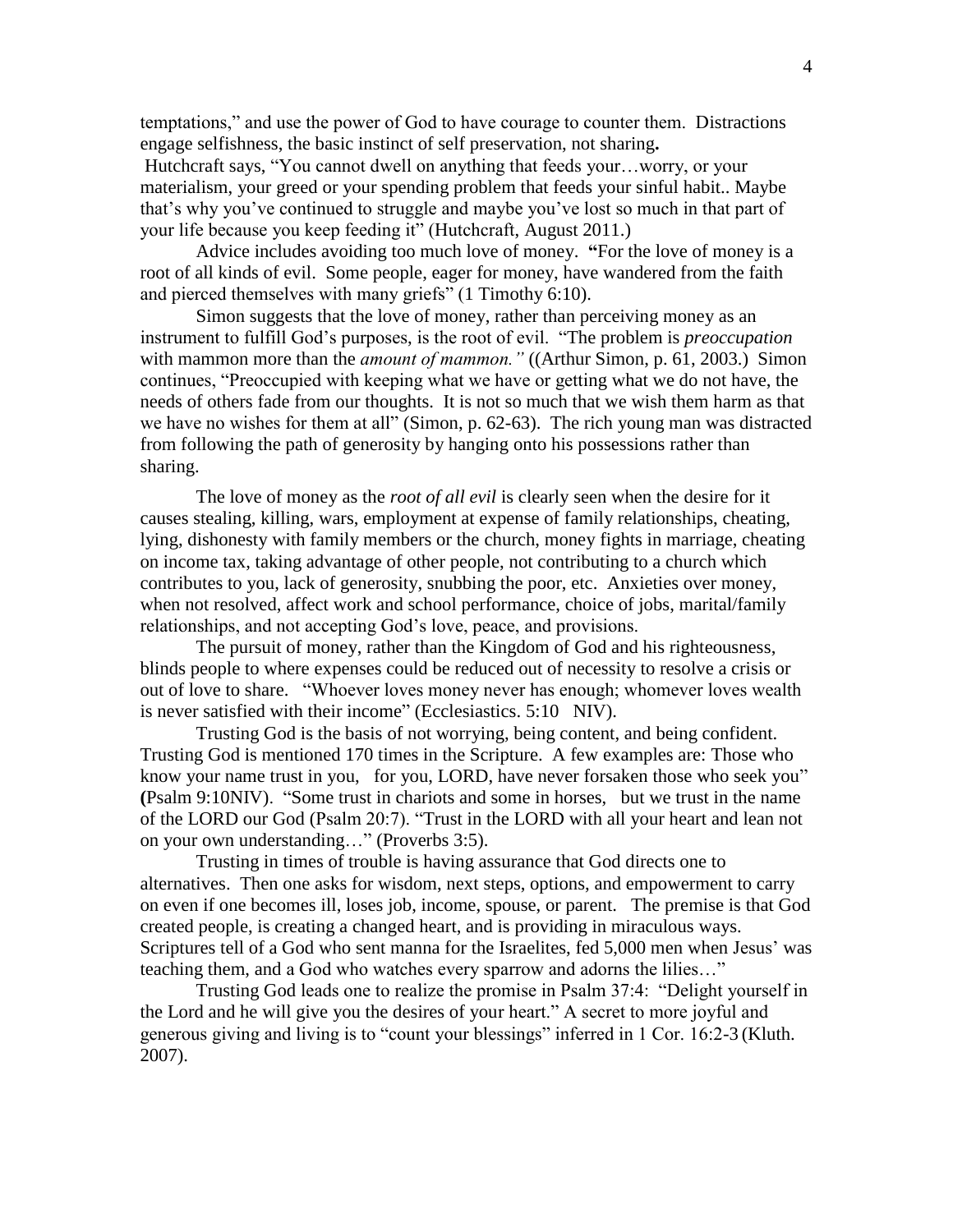## **Financial Planning for Sharing and Giving**

"Be sure to set aside a tenth of all that your fields produce…n the presence of the Lord your God…to revere your God always" (Deuteronomy 14**:**22**)** (Also, see 1 Chronicles 26:20, Malachi 3:7-12.) But going beyond the tithe is inferred as Jesus said: "Though you are careful to tithe even the smallest part of your income, you completely forget about justice and the love of God. You should tithe, yes, but you should not leave these other things undone" (Luke 11:42 TLB). The return is righteousness in spiritual gifts.

In contrast, Jesus was critical: "Woe to you, teachers of the law and Pharisees, you hypocrites! You give a tenth of your spices-mint, dill and cumin. But you have neglected the more important matters of the law – justice, mercy and faithfulness. You should have practiced the latter, without neglecting the former" (Matthew 23:23). God in his love is realistic and practical, as well as spiritual. God is a personal God, Christians believe, so the percent contributed is personal and realistic in accordance with one's financial condition. We are under grace in the New Testament, not the legalistic rule for giving, but yet we are to give all.

Under the concept of "giving all" and total surrender**,** a radical approach is starting with giving 100 percent to give to God in one way or another. Then the individual keeps 10 percent for self. This is for sustenance to maintain health as the "temple of God." The percent is increased for education to be equipped and skilled for serving God and others in Kingdom work. The percentage is increased as older and younger dependents depend on the income. Giving God 100 percent at first promotes a mind set of responsibility to God.

Anderson (1990) explains that tithing combined with offering "first fruits" became a vehicle for the Israelites' loyalty to God and a symbol of a giving priority to the God who delivered them. It supported the priesthood and provided for the poor. But Jesus criticized those who measured their righteousness by the amount of contribution. Anderson continues, "The tithe, in itself, is no guarantee of the right relationship with God…It can be another idol, …false substitute for trust in God's mercy alone.

Jesus challenged his followers to give everything, not just a tithe." Scripture is clear in giving to beggars and to loan to people. Jesus said, "Give to everyone who begs from you, and do not refuse anyone who wants to borrow from you" (Matthew 5:42).

The guide in Deuteronomy 15:7-10 is: "If there is a poor man among your brothers in any of the towns of the land that the Lord your God is giving you, do not be hard-hearted or tightfisted toward your poor brother. Rather be openhanded and freely lend him whatever he needs….Give generously to him and do so without a grudging heart; then because of this the Lord your God will bless you in all your work and in everything you put your hand to. There will always be poor people in the land. Therefore, I command you to be openhanded toward your brothers and toward the poor and needy in your land."

Beside the general admonition to "give to every one who asks you" (Matthew. 5:42, Luke. 6:30) and the instruction to invite the poor in to feast (Luke 14:12-14), there is the general command to love the neighbor (cited six times) including stranger and enemy. It is to provide material needs as implied in the Good Samaritan story (Luke 10:25-37) and Paul's command "If your enemy is hungry, feed him" (Romans. 12:20).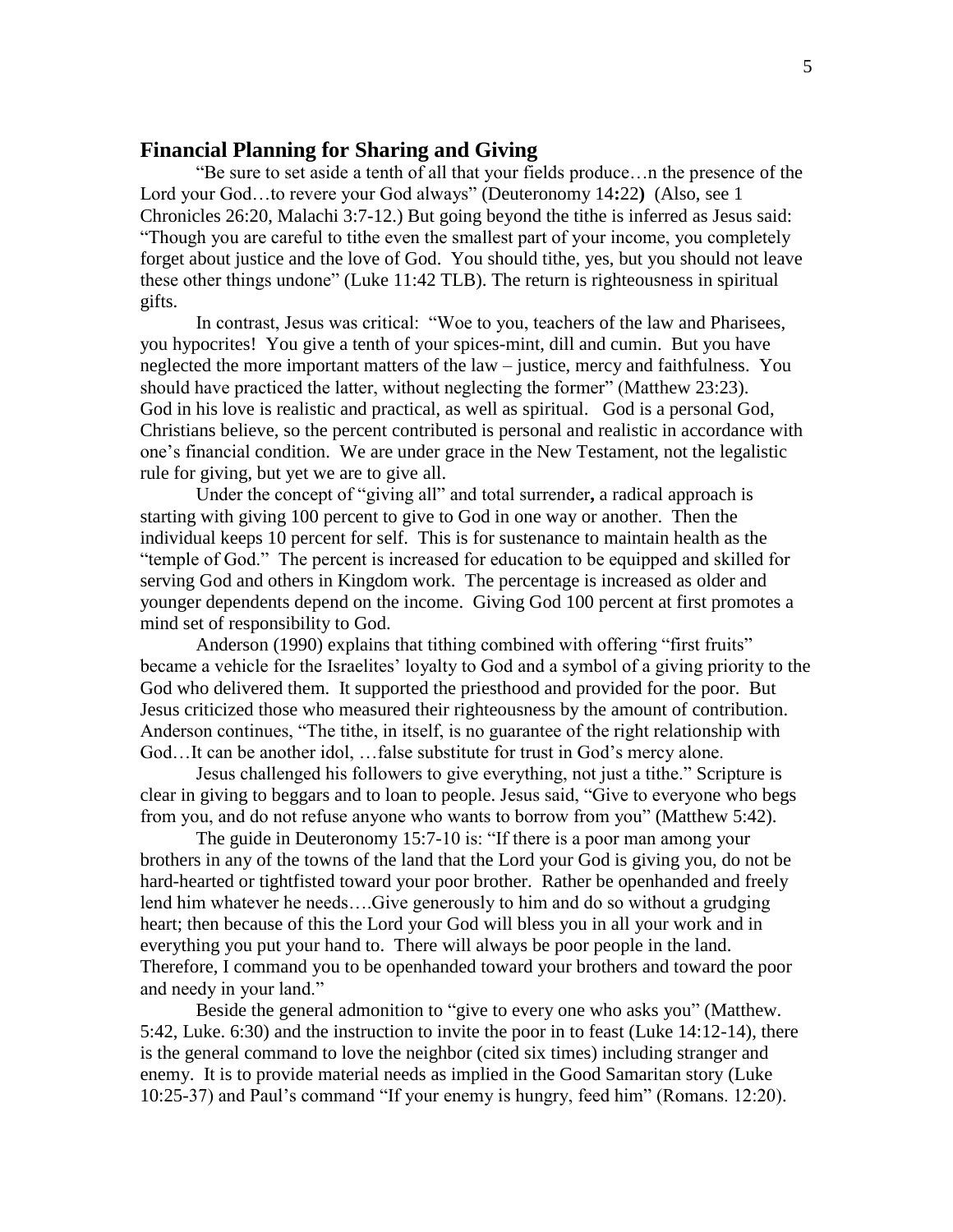Also, followers are to lend without expecting return (Luke 6:35). Intentions are clear in Isaiah 58:7: "Is it not to share your food with the hungry and to provide the poor wanderer with shelter – when you see the naked, to clothe him, and not to turn away from your own flesh and blood?" Relevant directions for today are in Leviticus 25:35: "If any of your countrymen becomes poor and unable to support themselves among you, help them as you would a foreigner (alien) or a temporary resident (stranger), so they may continue to live among you."

 Sharing is necessary to act upon the Spirit's nudge to share, the continuation of worthwhile ministries, and the heart-felt desire to act upon compassion and mercy. By sharing, the need to a make a difference in the world or community is met. (Be careful that this is not an addiction.)

The dollar sign \$ should stimulate believers to share not spend. Christ-centered people see in the dollar sign "\$" - a cross - the Suffering \$avior, self-giving love. They are stimulated to contribute to larger causes that make a difference in the community.

The warning is that people cannot say they love God and ignore their brothers and sisters, neighbors, and strangers. Jesus' followers are strange in many ways such as greeting strangers, not just their friends. They invite people to dinner who cannot invite them back in return. They give not expecting a return or a favor. They give all they have – their abilities, their talents, their possessions (the extra coat), their possessions, their home, their convenience, and their money.) They are not so preoccupied with the work of the church or their employment that they do not notice another's need, someone lying in the gutters, someone with a broken heart, or someone abused by others.

The criteria for receiving eternal life is not how much we give as a formal ritual or monetary commitment to organized church and keeping the laws. Rather it is, as Jesus taught, caring for "the least of these**,**" (brothers, marginalized, oppressed, immigrants, aliens), feeding the hungry, giving drink to the thirsty, inviting in strangers, clothing the naked, caring for the sick, visiting those in prison, or sharing with the lonely (widows and orphans) (Matthew 25:34-36, Luke 10:30-37, Isaiah 58:6-8 ).

In contrast to blindly giving to beggars, the example is told in Acts 3:2-8 (NIV): "Now a man who was lame from birth was being carried to the temple gate called Beautiful, where he was put every day to beg from those going into the temple courts.  $3$ When he saw Peter and John about to enter, he asked them for money.<sup>4</sup> Peter looked straight at him, as did John. Then Peter said, "Look at us!"<sup>5</sup> So the man gave them his attention, expecting to get something from them. <sup>6</sup> Then Peter said, "Silver or gold I do not have, but what I do have I give you. In the name of Jesus Christ of Nazareth, walk."<sup>7</sup> Taking him by the right hand, he helped him up, and instantly the man's feet and ankles became strong.  $8$  He jumped to his feet and began to walk. Then he went with them into the temple courts, walking and jumping, and praising God." If persons really care about beggars, they will give education and hope in addition to money or instead of money. They will assist others to mobilize resources within themselves and the community.

## **Financial Analysis for Spending Plans and Budgeting**

Faith-based decisions can be applied to budgeting or spending plans. Budgeting or spending plans are means of control where many people are out of control in their money, their spending. Budgets or spending plans are a blessing when they are realistic, when miscellaneous items are scrutinized, when unexpected, unplanned and seasonal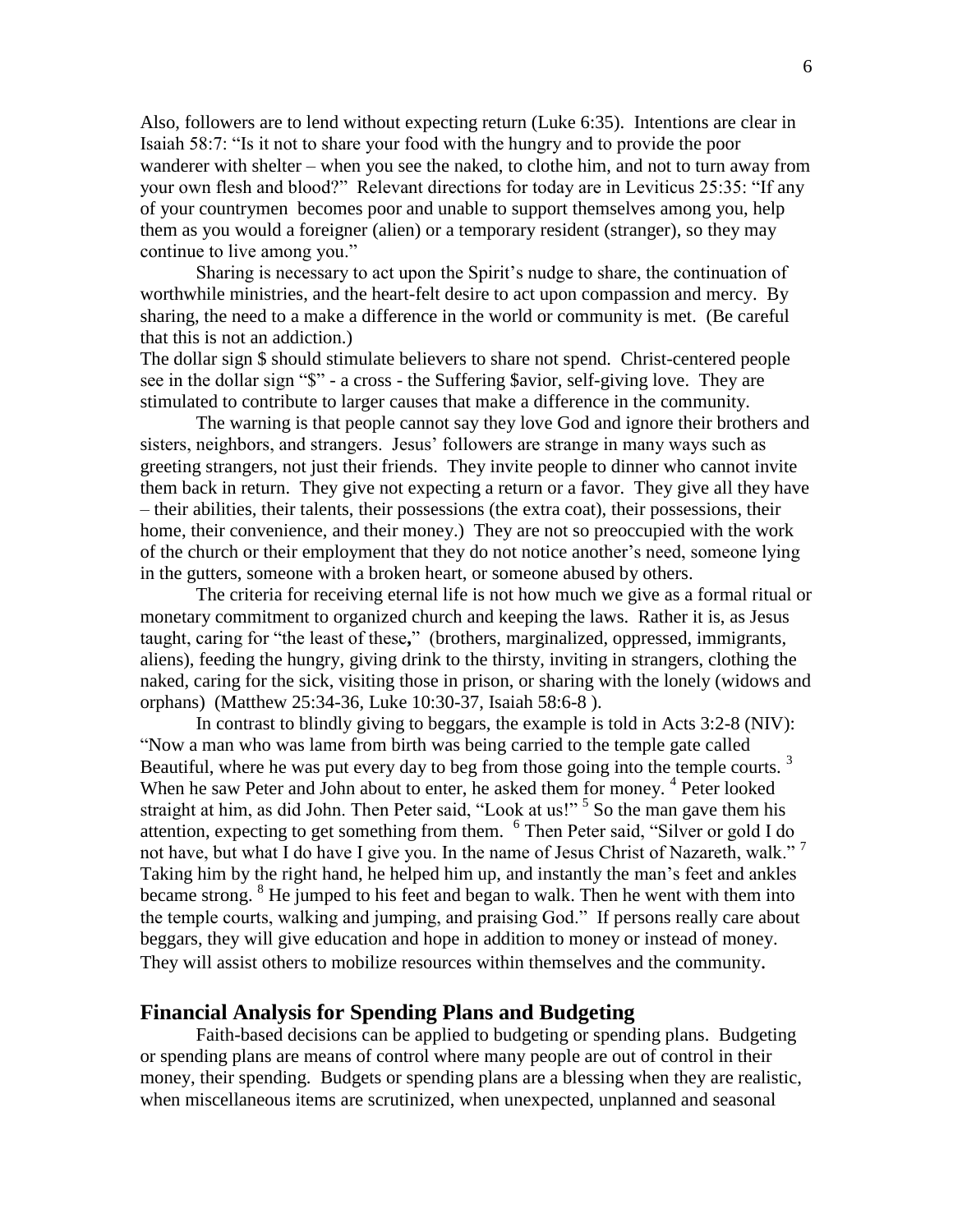expenses are built in the plan and expected to be managed. Problem of spending above one's income is handling the unexpected repairs, etc, unemployment, sudden illness, and need to share. One can set up budget in line with God's purposes unique to him or her. Of course there are categories under spending, under saving, and under sharing. Of course a balance must be estimated from income minus spending and saving to see where adjustment – increases and decreases must be made. In some cases, a person may increase income to cover expenses, saving, and sharing. Categories must be individualized since God is a personal God and our budget is a response to God. The titles of categories can be personalized to solve the financial problems and meet unique goals. For example, the only budget for some people are the due dates for paying bills on a calendar. The budget is a guide, a way to control and to direct resources. There are 14 budgets in Williams' manual for financial management, individualized for the person, problem, and purpose. (Williams, 2009)

 An obvious need for saving is for emergencies or increasing the yield from investments. Less obvious is that most people underestimate expenses or do not prorate yearly or semi-yearly the expenses. Saving covers the underestimated and the prorated.

Analyzing cash flow is to show possible changes in income, spending, saving, insurance, and sharing (funds for charity, organizations, scholarships, museums, etc.) The subcategories are summarized to show where one can give or save more.

Another analysis is to ask of each item what is the purpose, who is doing it, should someone else increase income and decrease expenses, when is a better time for transactions or performing activities, where could be a better place for transitions or returns, when is a better time for managing money or talking with family members, and how could money be handled to increase income, reduce expenses and be more efficient.

The faith-based person uses the power of the Spirit to overcome impulsive spending. Addictions and impulsive spending are those which costs money needed for more important wants, bad habits of spending which destroys relations and family finances, addictions which require more to satisfy thirsts, unbridled passions, blinding following other people's behavior or style, response to office politics, making up for past deprivation, undue building up ego or self-esteem, responding to hurtful curses, greed, covertness, unbridled consumption, and fighting with money.

Spending is to be used to build God's Kingdom, work of the Kingdom, and to be more effective to serve in the Kingdom. Believers are not to be overcome with gaining possessions but to hunger after "righteousness."

The dilemma is that with basic human nature wants expand but resources are limited. Under faith-based initiative wants include expansion of spiritual growth, social developments, friends, assisting others, etc.. The want is to seek righteousness not uncontrolled passions. Material wants are resisted in order to save or share more with others.

**Watch your flocks**. "Be sure you know the condition of your flocks, give careful attention to your herds" (Proverbs 27:23). People following the Master Teacher actively invest and watch their savings grow, not bury and hide them. This requires effort, getting information, scrutiny of spending money currently, identifying goals, and using numbers. It takes risk and willingness to move out of one's comfort zone. It involves the work of trusted professionals for calculating and implementing.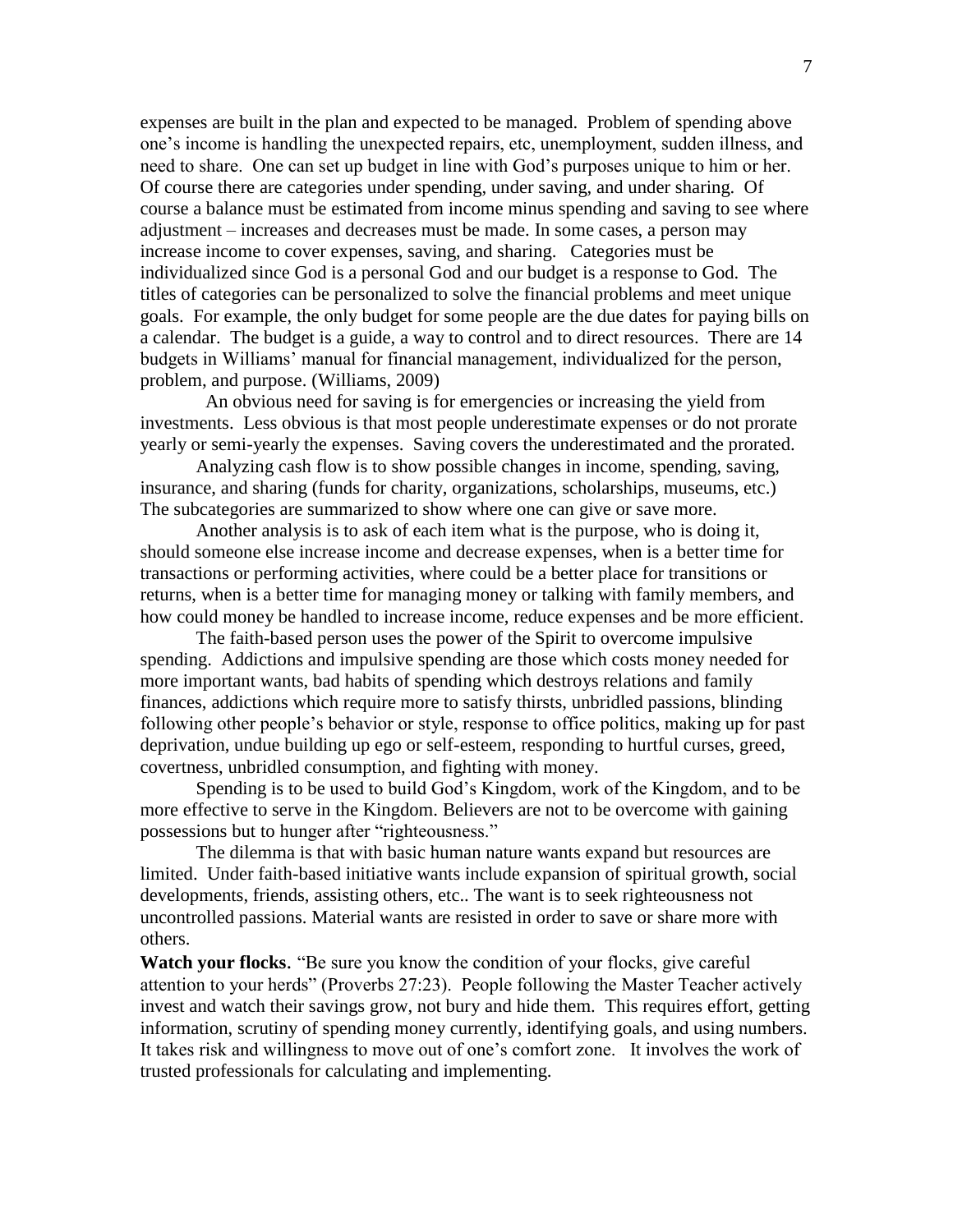Be mindful of timing and take action. For example, there are due dates for rolling over assets to get higher rates, for signing up for more life insurance with only a small increase in premium, for enrolling in a health care plan, for changing plans, for withdrawing without penalty, for working to receive full benefits, and for signing up for profit sharing plans. There are due dates for getting funds for first time home buyers and for installing energy saving equipment for a tax credit.

Resources are entrusted to our care. Spending time and money to help have a safe and abundant environment is not an option or habit but the first commandment – placed persons in the garden to take care of it. Stewardship is the first commandment as described in Genesis 2:15: "The Lord God took the man and put him in the Garden of Eden to work it and take care of it." The commandment continues in Romans 1:19-20.

Ulrich (p.6) said, "God created us, including all our talents. God created all the resources that we use. Everything belongs to God and we are simply managers entrusted with a little of God's great wealth, neither our own nor anybody else's.

**Application to relationships.** The faith-based initiative can be applied to financial planners' communication and to family life. In James 1:19 it says, "My dear brothers and sisters, take note of this: Everyone should be quick to listen, to speak and slow to become angry." They can learn to read faces for feelings and listen for thoughts although expressed unclearly or unspoken.

Life is centered on Christ not the other person for happiness, identity, material possessions, standard of living, and profit gain for self rather than benefit of the client or family member. Thus, one is not so devastated when the other becomes lost, unfaithful, or fails. They can be focused on the feelings and the struggles of others rather than only their self-interests.

#### **Financial Planning for Saving and Investing**

Increasing wealth is supported by Scripture. However, faith-based people are directed in Psalm 62:10b: even "if your wealth increases, don't make it the center of your life."

Saving for uncertain times and expenses is told in the advice of Joseph. The first financial planner was Joseph in the Old Testament who observed the cycles of prosperous years and lean years. He advised saving for the lean years which included distributing to the poor neighbors and foreigners who had a famine and had not saved ahead. (Genesis 41:33-58).

Then, in Proverbs, advice includes: "He who gathers money little by little makes it grow" (13:11). "He who ignores discipline comes to poverty…" (13:18). "A good man leaves an inheritance for his children's children" (13:22).

"Diversification of assets is advised in Ecclesiastes 11:2: "Give portions to seven, yes to eight, for you do not know what disaster may come upon the land" and attitude in 5:19: "Moreover, when God gives any man [woman] wealth and possessions, and enables him [her] to enjoy them, to accept his lot and be happy in his work – this is a gift of God. He seldom reflects on the days of his life, because God keeps him occupied with gladness of heart."

The roles of financial planners and counselors are supported by Scripture. Proverbs 15:22 "Plans fail for lack of counsel, but with many advisers there is safety." Therefore, seek financial planning advice, education, and credit counseling such as CCCS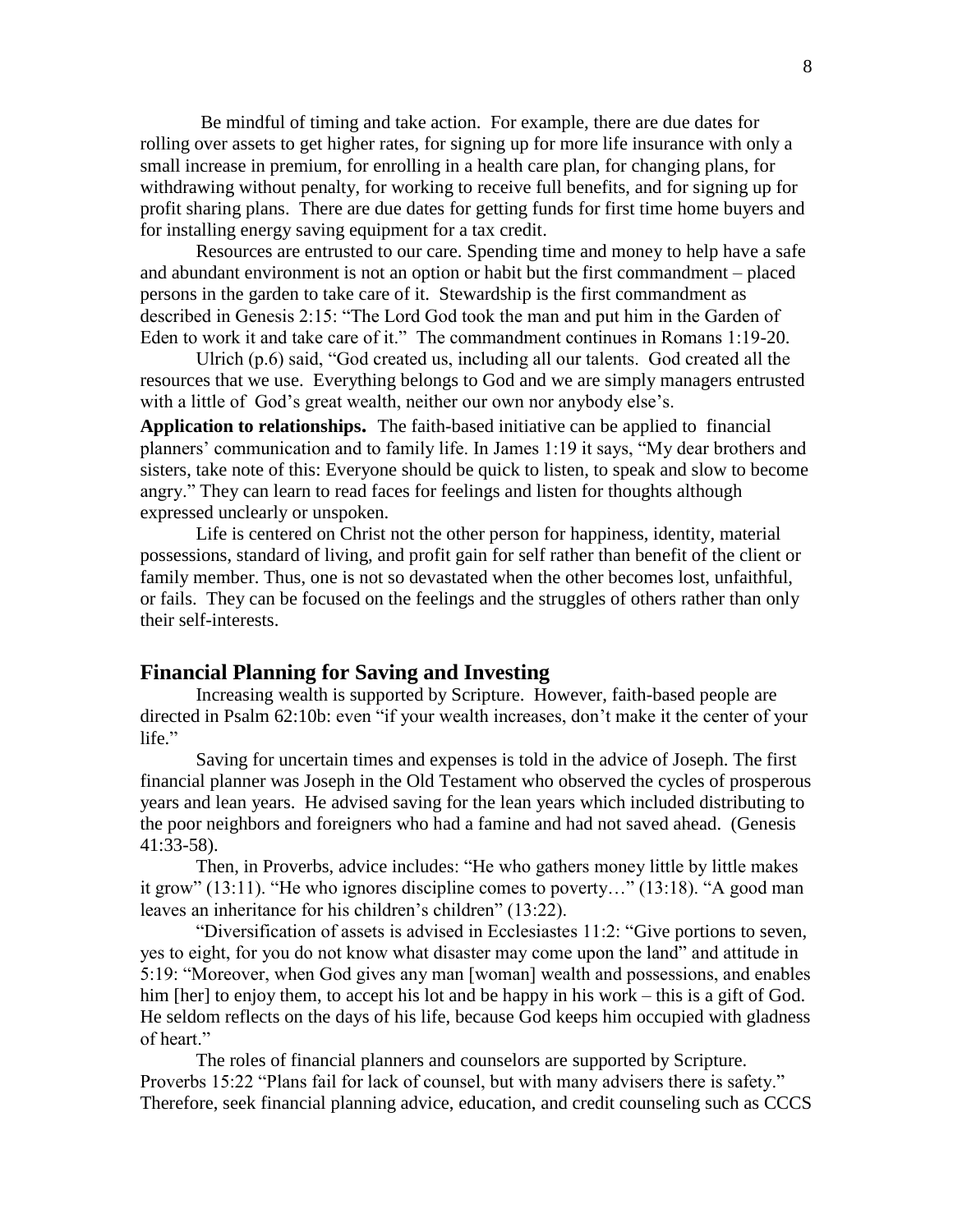(Consumer Credit Counseling Service) before rushing into bankruptcy or loan consolidation.

The first step is to ask God to help plan rather than planning and then asking God to bless one's plan for investments, retirement, college funding, finances, etc. "God has great plans for you. But the plans call for giving, not getting; and serving, not being served." (Simon, 64).

Invested money and possessions, and all God-given resources**,** are designed to accomplish God-given ends (Matthew 25 and James 5).Hoarding wealth and denying needs of others are severely judged by God. (See the story of the Israelites who stored extra manna which perished. They disobeyed God and denied He was in charge.)

Warnings are in the Scripture about seeking first riches as gods, as displaced longings, as greed, as supreme allegiance, and as ignoring the poor. Financial faithfulness is using good business sense in stewardship of wealth whatever its source. All are gifts from God, whether earned by oneself or as an inherited gift.

**Unique goals.** Especially in times of economic downturns or crises, goals based on a faith initiative are unique in contrast to many financial planners. This is true especially in times of economic downturn or financial crises. Other financial planners may emphasize wealth as the only goal, security achieved by planning for retirement, college, and the supreme goal to be credit-free. The unique concept of financial freedom is freedom from captivity of credit, addictions, and culture's hold. Financial peace is achieved from faithfulness not just absence of debts. Therefore, possible goals for those seeking unique perspectives from Scripture include:

- Seeking first the Kingdom of God, trusting needs will be met.
- Security and peace from trusting God to provide and direct alternatives.
- Having abundant life with thankfulness for the many riches in God's love, peace, and provisions.
- Glorifying God with goodness, justice, and compassion shown in financial behavior.
- Feeling deep joy in fulfilling God's purposes unique to you, not worldly passions.
- Developing, protecting, conserving, and providing for all God's creation.
- Gaining financial peace of mind in being faithful, not always successful.
- Managing with efficiency so that one's heart, mind, soul, strength and wallet increase in generosity and sharing.
- Increasing resources and wealth for the advancement of Kingdom work.

**Faith-based investing using the social responsibility criteria.** "Social choice investing" considers conscience in investing in companies that make bombs, sell tobacco, receive income from gambling or alcohol use or military weapons, discriminate in hiring practices, exploit labor, use slavery, use unfair business practices, produce unsafe products and services, pay their CEO millions, or damage the environment. From a Scriptural perspective, an attractive rate of return is desirable, but only while investing in companies that work on community development and enhance quality of life. Socially responsible investments include employee relations, appointment of women and minorities, and philanthropic activities and community relations. "Social screens," of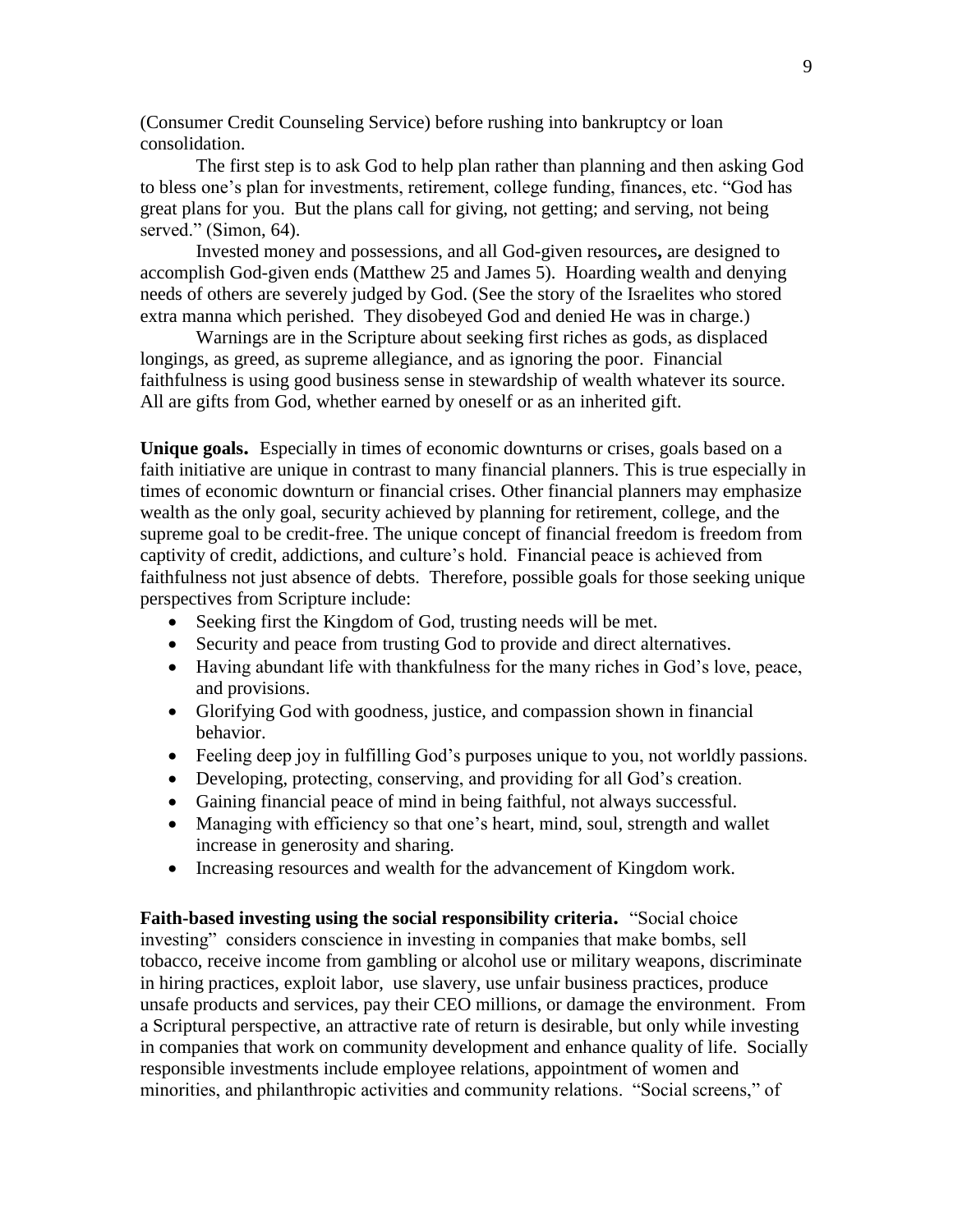various degrees, are used to exclude investor concerns for choosing accounts. Comparison of returns from socially responsible investment choices show less than average for some and more than average for others.

## **Responsibility and Priorities for Financial Planning**

In Luke 19:13, Jesus gave the parable: "So he called ten of his servants and gave them ten minas 'Put this money to work,' he said, 'until I come back.'" Matthew 25:22- 23 "The man with two bags of gold also came, 'Master,' he said, 'you entrusted me with two bags of gold; see, I have gained two more.' "His master replied, 'Well done, good and faithful servant! You have been fruitful with a few things; I will put you in charge of many things. Come and share your master's happiness!"

Priorities are decided by doing what can only be done now and putting off other spending. Spending, saving and sharing are decided by their impact on goals unique to individual or family. Spending for children's education or caring are examples.

**Celebrations.** Celebrations are supported by the Scripture story. Celebrate life's joys, life passages, life's milestones, and another's victory with simplicity. Celebrate birthdays, baptisms, a set time for being sober – free from addiction. The example of Jesus and the woman is told in Matthew 26:7-12 (NIV): "A woman came to Him with an alabaster jar of very expensive perfume, which she poured on his head as he was reclining at the table. When the disciples saw this, they were indignant. 'Why this waste?' they asked. 'This perfume could have been sold at a high price and the money given to the poor.'" Aware of this, Jesus said to them, "Why are you bothering this woman? She has done a beautiful thing to me. The poor you will always have with you, but you will not always have me."

**Being shrewd is encouraged in the Scripture**. Jesus taught as recorded in Matt. 10:16: "I am sending you out like sheep among wolves. Therefore, be as shrewd as snakes and innocent as doves." This includes being aware of investment frauds, scams, deceptions, rip-offs, and predatory lending. Being faithful in finances includes being shrewd about everything. Especially helpful is this in comparison shopping including investment returns, being aware of scams, and shopping.

Also, the warning is to be aware of the "wolves," those taking advantage of you, and the "pigs" who would devour you and your pearls. (Wolves – Matthew 7:15, Luke 10:2-4, Ezekiel 22:27) (swine or pigs – Matthew 7:6). One is to be shrewd in making decisions in managing money.

Responsible behavior includes considering options and changing lifestyle before blindly rushing into bankruptcy and loan consolidation based on fear rather than faith. It includes recognizing the vested interests of "friendly persuaders," professionals and business persons."

## **Economic Security Model**

Especially in times of economic insecurity, one's sources of security may need to be redefined, changed, and developed as transformed by the renewal of life based on the faith approach. A conceptual model for achieving economic security is:

 $ES = f$  ( \$, ATT\$, FA, PA, MGNT, CR, DG, V, I, "a," where \$ - *money* income,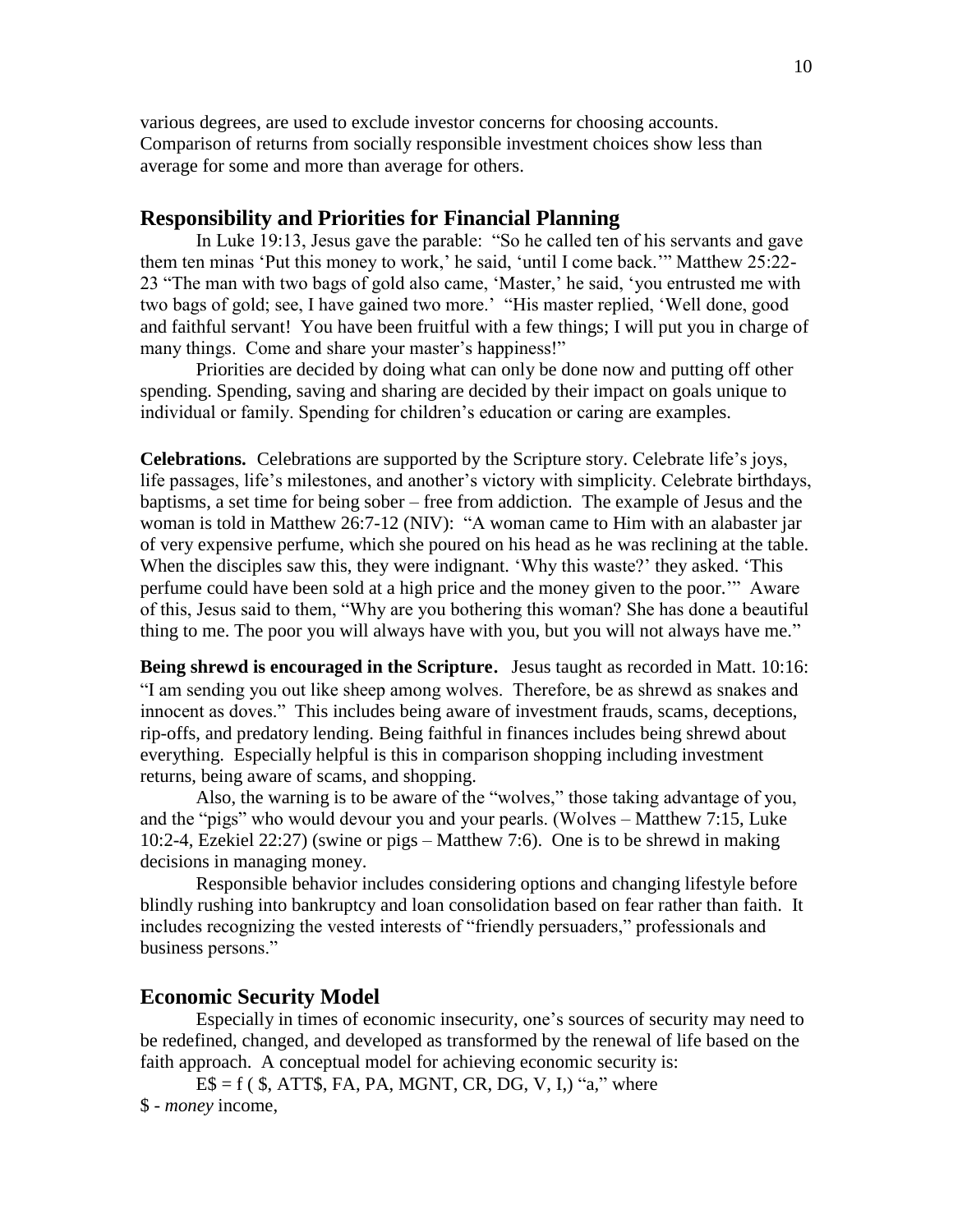ATT\$ - *attitude* towards money, toward income adequacy,

FA - *financial assets,*

PA - *personal assets* including creativity, spiritual resources, determination, fruits of the Spirit (Galatians 5:22),

MGNT - personal *management* including planning, comparison shopping, and control of spending, habits, and addictions

CR - *community resources and government programs,*

DG - *durable goods, tools, and equipment* for producing non-money income, managing money flow, interaction with business, and sustaining existence,

V - value of *simplicity,* since it may be easier to reduce expenses than increase income, and

I - *insurance*.

"a" is the error term, here explaining the ability to adjust. Adjusting in little and/or large ways. This includes changing financial management, investments, and bases for security. Scripture exclaims being new creatures in Christ. The ultimate in economic security is ability to adjust!

## **Balanced Financial Behavior**

A financially balanced life is a blessed life. Balance is achieved by distributing income to spending (Sp), saving (Sa), and sharing (Sh). This balanced distribution contributes to security and to fulfilling economic obligations**.** Brokenness occurs if any of these parts are missing. Any part left undone causes anxieties and distracts from God's calling to share our resources.

Difficulty and trouble result when any part - sharing, saving, or spending - are omitted. Omission or imbalance occurs because these are economic and spiritual realities. It is the balance not the amount that gives financial peace of mind. Focusing on only one or two parts not only brings disaster in living but also bring unhappiness and confusion. "Hold fast to what is good' even when ends refuse to meet'" (1 Thess. 5:21).

A financial success model is: Financial Success =  $(Sp + Sa + Sh)$  Sal. The expanded model from the customary model includes Salvation**.** 

Salvation includes forgiving others who make mistakes in our family, learning from financial mistakes, recovering from guilt, and restitution as used in Alcoholics Anonymous recovery program. Salvation is knowing God responds with grace to our failures. Since most people fall short, they need grace, rescuing, forgiveness, and restructuring. A perspective is that Jesus can rescue from financial horrors, terrors, and messed up money management. Zacchaeus invited Jesus to talk about his financial life. Then for restitution he said, "Zacchaeus stood up and said to the Lord, 'Look Lord! Here and now I give half of my possessions to the poor, and if I have cheated anybody out of anything, I will pay back four times the amount.." "Then Jesus said to him, 'Today salvation has come to this house…For the Son of Man came to seek and to save the lost'" (Luke 19:8-10).

Renewal and transformation in financial behavior is accomplished by listing specific changes in financial planning, financial management, possession, actions, beliefs, and desires. Sins are defined by anything that separates one from God, keeps one from receiving God's gifts, or keeps others from receiving them. One asks for healing. One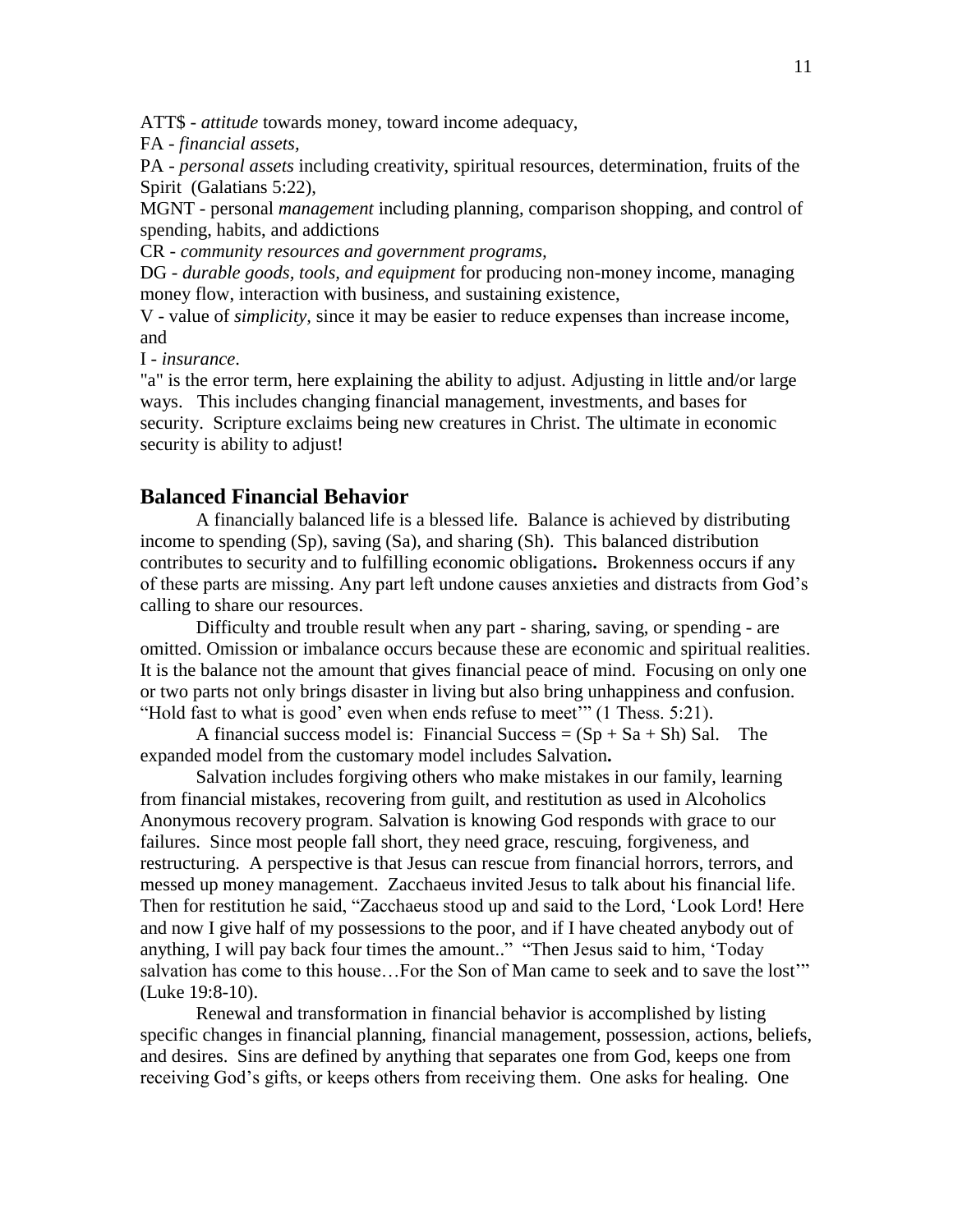participates in the grieving process of giving up the old and receives joy in new behavior or attitude as a more financially balanced and generous person, extending grace to others.

## **Financial Behavior Observed Nationwide**

Jim Wallis sent an email for Yom Kippur (in October 1991)) listing sins that Congress needs to repent of and personal needs for repentance:

"For being seduced into lifestyles beyond our means and contrary to our religious traditions of simplicity and stewardship"

"For living on far too much credit, rather than within our means."

"For sometimes putting economic values ahead of family values."

"For allowing the relentless assault of advertising and a culture of consumption to seed in us the covetness."

"For valuing our lives too much by the cultural values of worth, instead of by the values of the Kingdom of God." (Ulrich, pp. 4-5).

Irresponsible morals and habits should be addressed by spiritual leaders and teachers of disciples. Roop described these in the culture and individuals as rampant overconsumption, wastefulness, stealing, hoarding, and lack of covenant based on the "gift" (Roop, p. 58).

### **Response to Economic Downturn and Financial Crisis**

In order to save more, fulfill retirement plan, fund college, or solve a financial crisis, the income has to increase, expenses decrease, and choose other alternatives. The Response Model is: increase income, reduce expenses, be more efficient, and change life style. Unexpected events on the journey such as loss of income and wealth can be met with disaster or opportunity (the two Chinese symbols for crisis). People can respond by falling off the cliff or by feeling God's hand that keeps them from falling (Jude 1:24). People can respond by the CCCCC method – Contact God for renewed Commitment to receive instructions for Changing resources and self with Courage and Control. Slight modifications in lifestyle will not work. New resources and resources used in new ways have to be discovered and developed.

Financial freedom and peace are obtained by following the instructions "In his heart a man [woman] plans his [her] course, but the Lord determines his [her] steps" (Proverbs 16:9-10). An economic downturn or loss of job and wealth necessitates reading the instructions. Just as in other enterprises the instructions are "If at first you do not succeed, read the instructions." Scripture readings have new meaning when one is facing the need to change. Alternatives are suggested by the counselor and from prayer for achieving retirement, college funding, solving financial problems or adjusting to loss of income. Alternatives are:

> **Increasing Income** by taking a different job or a different shift, repositioning assets, liquidating assets, getting cash accumulated through life insurance, selling possessions, getting money owed, taking early inheritance, working an extra job, having a higher-paying job or promotion from more education or training, using talents or skills in miscellaneous ways, exchanging goods and services with others rather than buying them, having a day-care in one's home, renting garage or barn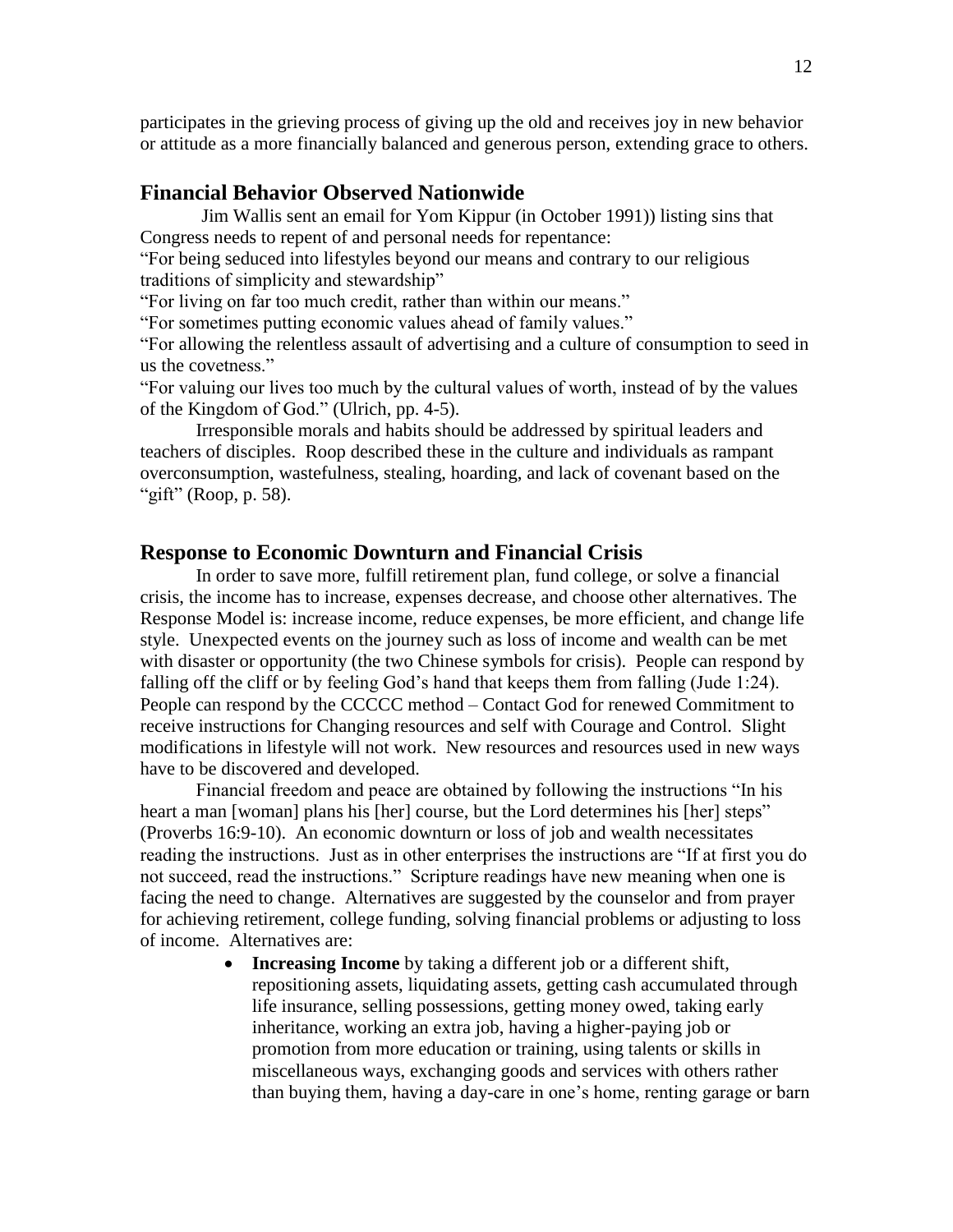or equipment, making decisions for increased tax benefits such as more withholdings, taking bigger tax reductions thereby increasing income, taking a reverse annuity mortgage, making and selling crafts or other items, growing or hunting food, consulting or tutoring. Friends, counselors

 **Decreasing expenses or wants** by avoiding credit, avoiding debt consolidation, performing family services such as hair or grass cutting, cooking, changing level of food spending, finding entertainment less expensive than using eating as entertainment to reduce costs, not buying sodas or beer, comparison shopping, being frugal, setting limits, eliminating wants or items, buying used car, sharing apartment, moving to smaller house, removing features on phones and cable TV, and choosing housing so that at least one earner can use the bus.

and church members can help find jobs, transportation, opportunities, and

community resources.

- **Achieving greater efficiency** by avoiding waste, planning, getting more with less, avoiding scams and deceptive practices, preventing frauds, combining uses, rearranging, simplifying, reducing impulsive use of money and miscellaneous items, controlling expenses, reducing energy use, avoiding late fees and overdrafts, gaining more output with less input, not refinancing or borrowing to solve a problem, choosing items to use in dedication to more efficiently do God's work, and avoiding captivity to commercialism and culture's pull. As Haggai 1:5 implies: "Give careful thought to your ways" by listing every expenditure and analyzing why you are spending for it or if the purpose could be met in some other way. One can keep in mind that "Wasting money is as much an act of violence against the poor as refusing to feed the hungry" (George Sweeting, President of Moody Bible Institute. Date?).
- **Changing lifestyle** which includes changing wants, changing expectations of how to live, what to eat, and what to wear. It includes changing financial habits, addictions, sources of satisfaction and security, and control of finances for new goals. It means dependency on Christ rather than credit. It is not trying to solve or smooth over emotional problems with more spending. Therefore, priorities are changed in sharing, giving, and caring. One makes drastic changes or takes simple steps.

The emphasis in faith-based practice is to be renewed spiritually**.** This includes financial rebirth with baptizing the portfolio, billfold, wallet, checkbook, and credit cards. Transformatio**n** implies renewed practices in all activities. Evaluation of lifestyle begins with shining a light on miscellaneous spending and over-all life style. One approach to analysis of lifestyle is to question whether it is:

- "too haphazard" **–** "too whimsical" – following moods rather than rational thought, so outcomes and standard of living are "by default not design," not enough by objectives and too much by crises.

- "too influenced" – following television, advertising, peers, social pressure, and convention rather than what is needed and appropriate. Goals are not individualized.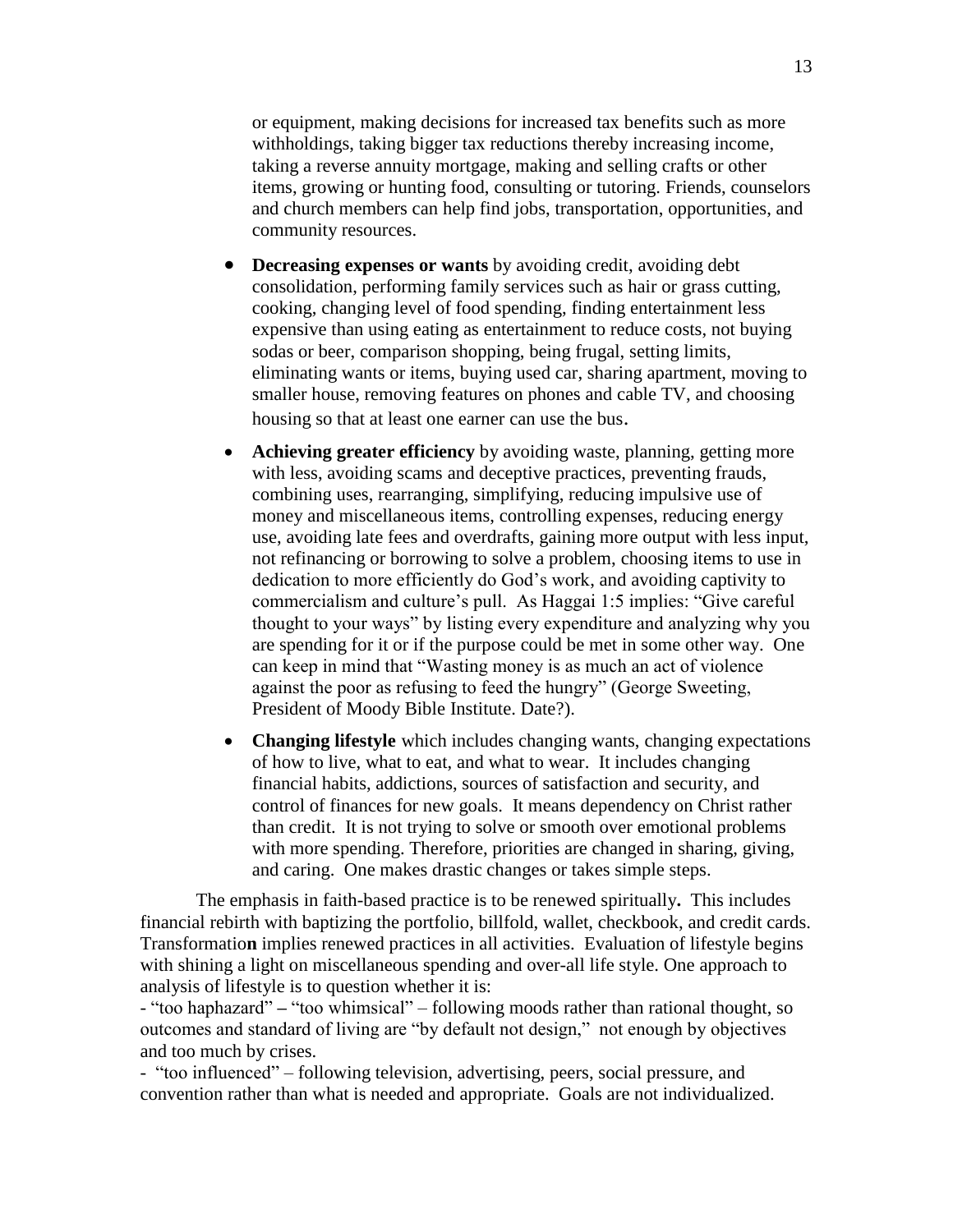- "detrimental," **-** following dead-end wants, harmful practices, mind pollution, noise pollution.

- "too stressful or harmful" **–** dominated by fear, lack of food, financial problems, etc. so cannot concentrate on improvements or cannot use community resource, such as school to advantage.

- "greedy" – characterized by greed, envy, egotism, and damming everyone else.

- "Micah" **–** characterized by doing justice, loving mercy, and walking humbly with God (Micah 6:8).

- "JOY" = Jesus first, Others second, and Yourself last. Work of the Kingdom comes first, thinking of others' needs before self, and caring for self.

> **Frustration, failure** results by continuing the same patterns of production and consumption, being blindfolded to new possibilities, continuing feelings of powerlessness and depression rather than hope with energy, and being overcome by anxiety rather than infilling of the Spirit.

The secular "ideal" in the culture is promoted by industry, commerce, advertising, and friends. Rising expectations are a result. This leads to emphasis on consumption for the few, rather than fair distribution and sharing. The "good life" consists of a lot of goodies rather than a lot of giving. The antidote for rising expectations and continually striving for the ideal is to include in the rising expectations and ideals increased giving, increased percentage of income, and increased sharing of talents and possessions.

In helping people plan and reprioritize, changing from "ideal" to "adequate" includes helping them be realistic, face reality, lower costs in one area so they can meet needs in other areas. A balance in spending, saving, and sharing is the goal. Seeking first the Kingdom of God is the worthwhile purpose.

Being connected to God by talking with God before, during, and after a crisis helps to keep one afloat. Talking continually with God keeps one from drowning in temptations in shopping, addictions, and peer pressures to consume. Talking with God keeps one from so much depression, despair, and discouragement.

Fear immobilizes financial planning. There is fear of changing economic conditions: Believers can expect there will be valleys of shadows of fear. They expect the Great Shepherd to walk with them through the financial valleys. From Genesis through John there are 54 times of "Do not be afraid for I am with you." Jesus was afraid and sweat blood but he talked with God about his fears.

In crisis, one can automatically think or ask "What next?" rather than going in circles, trembling, or being immobilized. This gives Confidence, Courage to Change, and Control in finding a job, managing resources, increasing resources, making a new budget with new goals, changing reference group, and improving self-identity. The motto is "Contact your Creator for Creative ways to meet the Challenges in difficult times."

One can be better and stronger, having survived tough times! Another comforting motto is "Do not be anxious about anything, but in everything, by prayer and petition, with thanksgiving, present your requests to God" (Philippians 4:6 NIV). When we are anxious for nothing, the command with a promise is "the peace of God, which transcends all understanding, will guard your hearts and your minds in Christ Jesus" (Verse 7 NIV).

"God gives us not only the action but the reaction" (Baker, p.31). "I am the Lord, your God, who takes hold of your right hand and says to you, Do not fear; I will help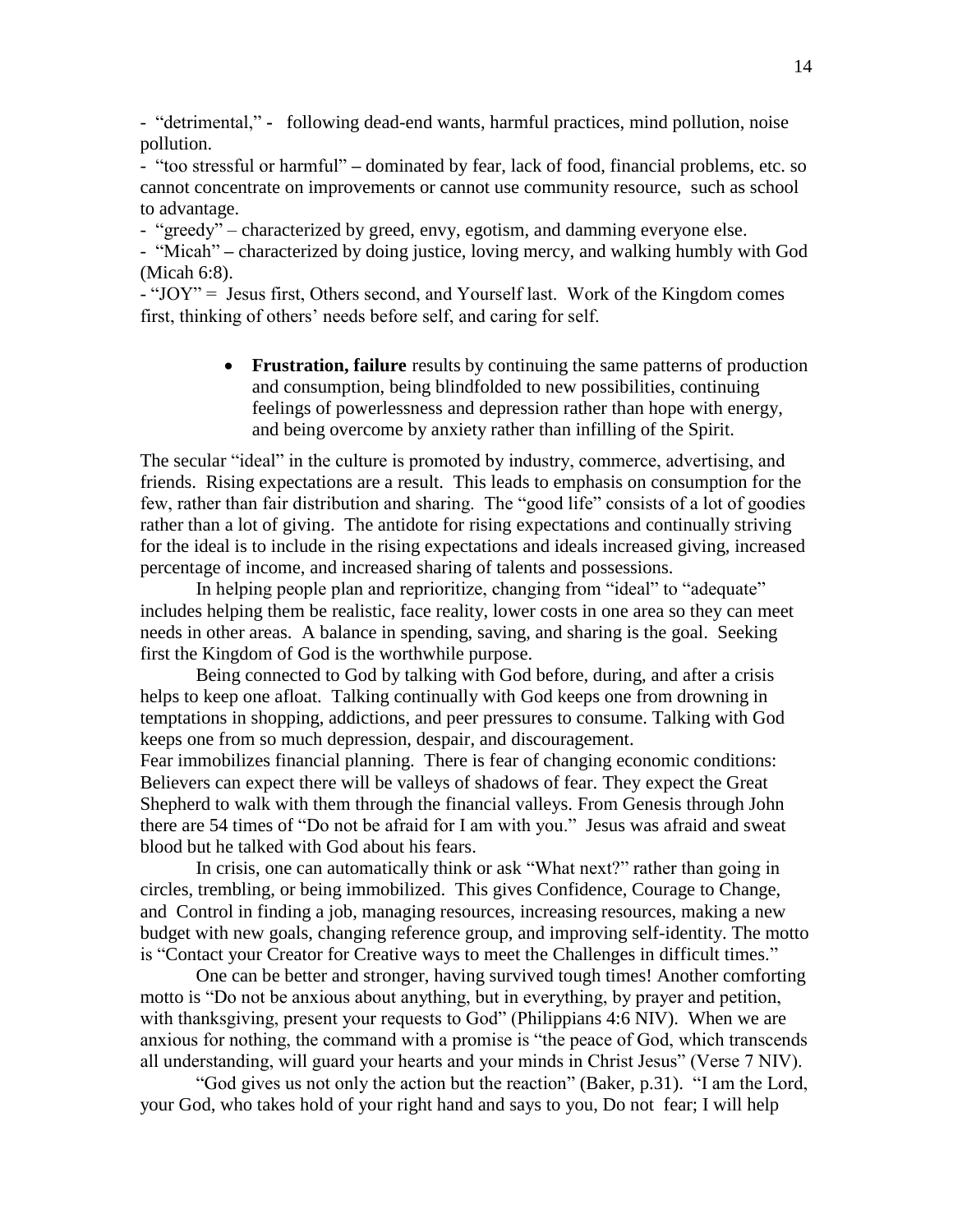you" (Isaiah 41:13 NIV). "Cast all your anxiety on Him because He cares for you" (I Peter 5:7). "Humble yourselves, therefore, under God's mighty hand, that he may lift you up in due time" (1 Peter 5:6 NIV).

**Financial advice is to be grateful.** Believers can be thankful for the crisis or disaster that pushed them to the brink of decision for a new life in Christ. Suffering can build character and hope. (See Romans 5:4). They can accept the comfort that God loves them for what they are, not what they have. This is abundant life and a joyous circumstance, no matter what. They can be thankful that they can arise and go to the next place. Gratitude takes them out of themselves and brings them closer to God. The strongholds of materialism and selfish comfort are gone when gratitude is expressed more than complaint.

Many find it easier to focus on what is not given, rather than on what is! Everyday, they can count on their fingers the gifts received from God. They help others to receive the gifts from God. Whenever they receive anything such as a job, a promotion, a profit, a piece of furniture, a friend, a kind act from a stranger, beauty in nature, a good night's sleep, they say, "What can I do for you, Lord?" They can practice beginning each day with looking for God's mercies that are new every morning (Lamentations 3:22-24). The look for the beautiful and the hand of God even in the midst of crises, sadness, and difficulties that happen every day. They do something for someone, secretly, in grateful response to God's gifts.

**Financial advice is to be content.** In Hebrews 13:5 is: "Keep your lives free from the love of money and be content with what you have, because God has said, 'Never will I leave you; never will I forsake you.' Even if all wants are not supplied, one can learn, as St. Paul experienced, to be content whatever the circumstances (Philippians 4:11). St. Paul wrote, "And my God will meet all your needs according to his glorious riches in Christ Jesus" (Philippians 4:19). As St. Paul said, "I have learned to be content in plenty or in want." This can be learned and adjustments made through change in priorities, new allegiances, and making changes as needed. In Philippians 4:`12 NIV it reports, "I know what it is to be in need, and I know what it is to have plenty. I have learned the secret of being content in any and every situation, whether well fed or hungry, whether living in plenty or in want." Believers directed by Scripture do help others have their needs met.

**Financial advice is to not worry**. As told in Matthew 6:25-34 NIV, "Therefore I tell you, do not worry about your life, what you will eat or drink; or about your body, what you will wear. Is not life more than food, and the body more than clothes? Look at the birds of the air; they do not sow or reap or store away in barns, and yet your heavenly Father feeds them. Are you not much more valuable than they? Can any one of you by worrying add a single hour to your life"? And why do you worry about clothes? See how the flowers of the field grow. They do not labor or spin. Yet I tell you that not even Solomon in all his splendor was dressed like one of these. If that is how God clothes the grass of the field, which is here today and tomorrow is thrown into the fire, will he not much more clothe you—you of little faith? So do not worry, saying, 'What shall we eat?' or 'What shall we drink?' or 'What shall we wear?' For the pagans run after all these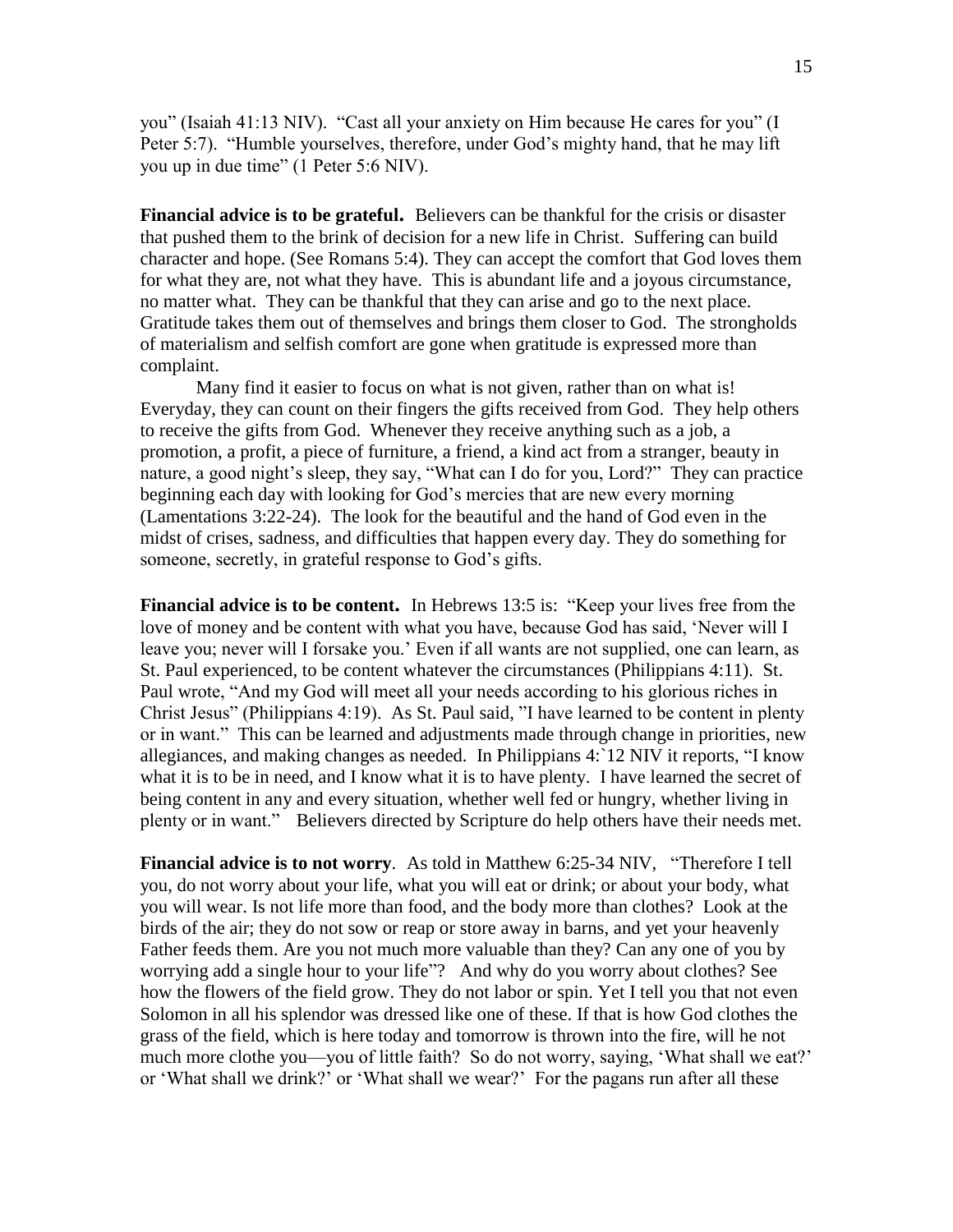things, and your heavenly Father knows that you need them." Therefore, believers are proactive in managing finances and seek opportunities.

## **Controversial Theologies about Rewards from Financial Planning**

**Prosperity theology.** A promise is: "You will be made rich in every way so that you can be generous on every occasion, and through us your generosity will result in thanksgiving to God" (2 Corinthians 9:11). Particularly in the Old Testament the tithe was the rule as well as the first of their crops, money, and everything. Rewards were attached. See Deuteronomy 14:22-23; Genesis 14:20, Malachi 3:8-11, 2 Chronicles 31:5, 12, and others. However, "The idea that that God wishes us as individuals to become wealthy with no ethical or covenantal strings attached is out of tune with much of the biblical text" (Hotchkiss p. 52).

Current popular appeals especially on television to giving are based on Bible verses emphasizing happiness, financial blessings and prosperity. Threats are given in some appeals about breaking the "laws of prosperity." In 2 Corinthians 9:6 a reminder is given about sowing generously so that one will reap generously.

When Scripture says sowing generously will reap generously, some interpret that as monetary and others interpret it as spiritual blessings. In 2 Corinthians 9:11 the message is receive richness in every way so one can choose to be generous on every occasion. Generosity will result in thanksgiving. The return is righteousness and thankfulness for their generosity.

In contrast to the prosperity theology, the reward is not that one will prosper, have a quick fix for mistakes, or that finances will be easy. In Deuteronomy 8:18 a reminder is given that it is God who gives the ability to produce wealth, thereby confirming this covenant. Luke 6:38 is direct in saying "Give, and it will be given to you" using your measure. In Proverbs 3:9-10 the promise of giving first fruits is having barns "overflowing" and "honoring the Lord." In Malachi 3:8-10 withholding tithes and offerings are ways that God is robbed. But when one tithes God will "pour out so much blessing that you will not have room for it." There is no guarantee of prosperity and riches as the world defines them but blessings in other areas.

A strong motivator is in Deuteronomy 15:10-11: "Give generously to him and do so without a grudging heart; then because of this the Lord your God will bless you in all your work and in everything you put your hand to. There will always be poor in the land...be openhanded toward your brothers and toward the poor and needy in your land." The returns are grace, good work, and blessing in work.

**Abundance theology.** This theology includes trusting in God's love, care and provisions both materially and spiritually. Hotchkiss said, "The upbeat temper of the 1993 found expression in congregational budgets, building programs, and the popularity of 'abundance theology.' The problem with "With God, all things are [possible], faith helps us overcome caution and think big." There is no shortage of proof-texts. John's Jesus, for example, says" I am come that they might have life, and that they might have it more abundantly." (K J V). The problem is being overly optimistic without planning and not working.

**Counting the cost theology.** Prosperity promises seem to be in contrast to the call of Jesus to give all, which he said is losing one's life, counting the cost, and bearing the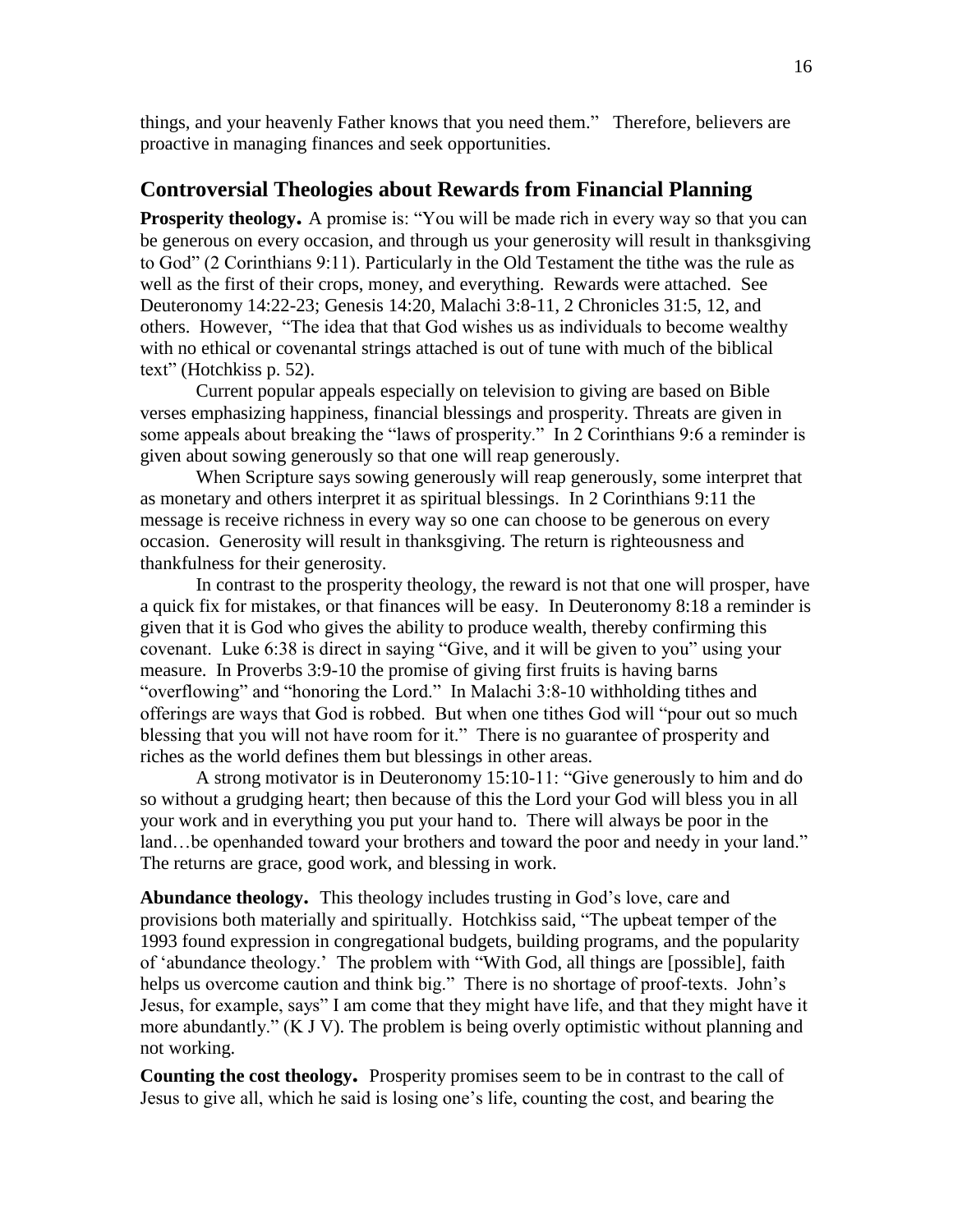cross. By giving one's life, Jesus said a person would find it (Matthew (16:25). Expectations include the perspective "The Lord did not promise life would be easy but He would be with us each step of the way. Sometimes people who commit their life to following Jesus are met with financial peril and financial loss. They can realize the promise "The Lord did not promise life would be easy but did promise to be with them each step of the way." God's love remains even if one loses wealth and other resources.

**Random walk theory.** The "random walk theory" explains that one's financial condition can be a result of "luck," one of the variables in the regression model. Examples abound such as receiving inheritances, choosing investments, business success, choosing marriage partner, accidents, illnesses, violence, etc. Scriptures speak of receiving inheritances far more great than material wealth.

**Economic conditions more influential than personal planning.** Of course, we do not want to discourage financial planning, diversifying investments, making budgets, and wise decisions about resource use, but observation reveals that economic conditions and government polices and programs have been more influential on personal economic conditions than planning and management. Therefore, alternative approaches and perspectives based on faith are important to adjust to changing conditions, loss of investments, loss of employment, etc.

## **Conclusion: Paths to Financial Planning Success**

Scripture and selected writings support expanded models and principles for financial planning with faith-based initiatives. They support different perspectives, directions, and practical steps for new models and financial planning practices.

They support the five P's of the paths to financial planning success based on faith are: Prayer (ask for wisdom), Purpose of God (seek and study), Praise (give thanks for everything, reduces anxiety), Patience (wait for answers and time to be transformed), Professional advice and education (Proverbs 20:16), Practice (break captivities, Power (have self-confidence and control), and Perpetual trust in God (following God through the valleys and the mountains).

Scripture supports greater responsibility through financial faithfulness by seeking "righteousness" (doing right) with businesses, honesty in the marketplace, paying fair wage, putting benefits for clients above personal gain, industriousness, stewardship of resources, expanding investments and resources, caring for self and neighbors, and making sound financial planning.

Hope is greater with faith-based financial planning. "For through the Spirit eagerly await by faith the righteousness for which we hope" (Galatians 5:5). Hope can be greater with a faith-based initiative because people can see more alternatives, have more courage to try new options, and have newer perspectives about economic security than the prevailing culture, their destructive habits, or customary ways of behavior. Hope characterizes the person with faith-based attitudes and actions. "I pray that the eyes of your heart may be enlightened in order that you may know the hope to which he has called you, the riches of his glorious inheritance in his holy people" (Ephesians 1:18). "The widow who is really in need and let alone puts her hope in God and continues night and day to pray and ask God for help [is secure in her faith]…" (1 Timothy 5:5). "Now faith is confidence in what we hope for and assurance about what we do not see"